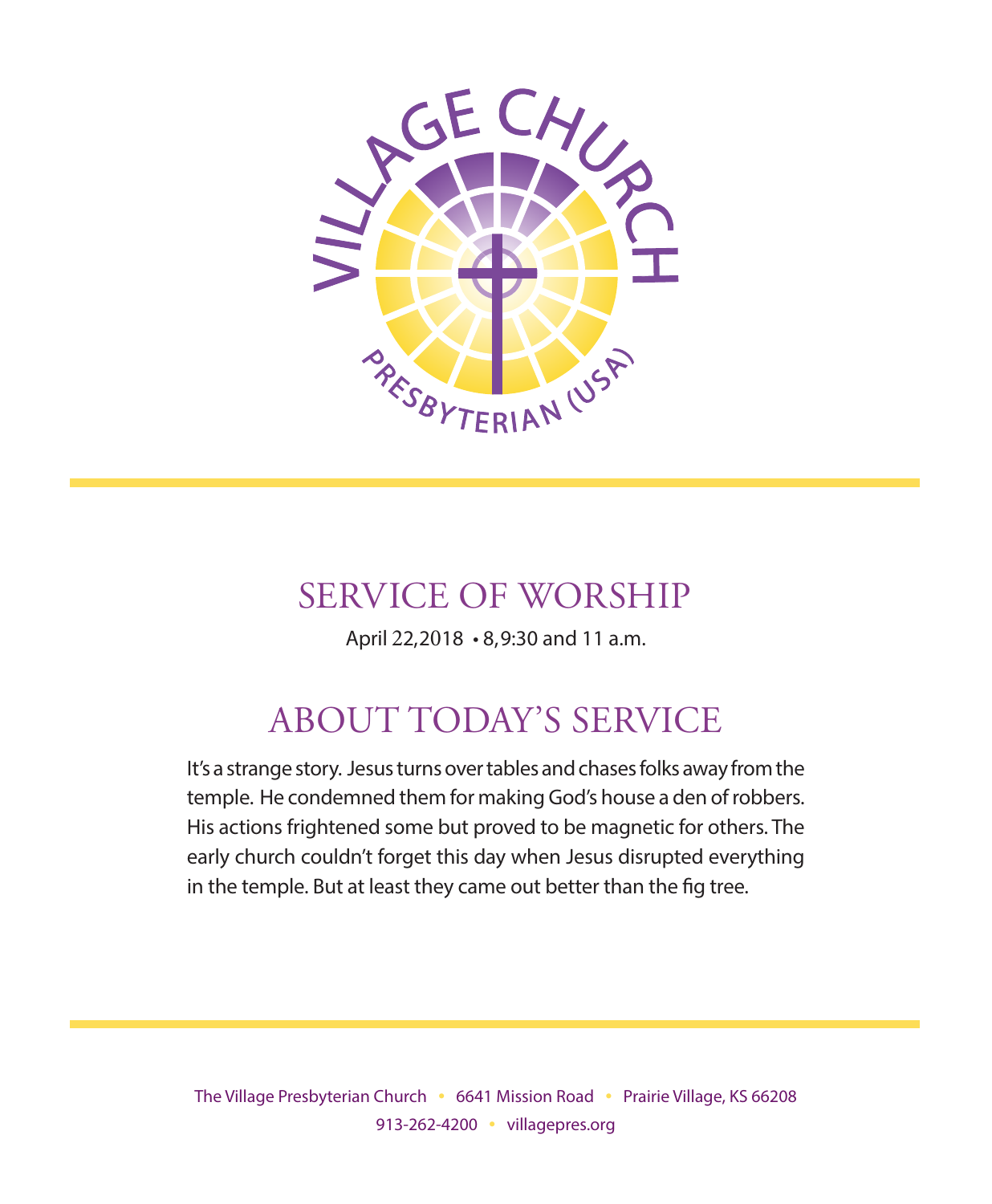# GOD'S PEOPLE GATHER

 Prelude *Praeludio Maestoso* (8 a.m.) by Carson Cooman

> *Fantasy No. 3* (9:30 a.m.) by Michael Helman; Village Ringers

> *Down By The Riverside* (11 a.m.) arr. Arnold Sherman; Morning Bells

**Call to Worship Call to Worship Rev. Zach Walker** 

Have you heard—God so loves the world!

### **Yes, we have heard this wonderful news for the world.**

Have you heard—as far as the east is from the west,

so far has God removed our transgressions from us.

### **Yes, we have heard this wonderful news for us.**

Have you heard—Christ promised that he will be with you always,

even to the end of the age.

**Yes, we have heard. To this gracious God we have come to offer our praise.**

\*Hymn, No. 14 *For the Beauty of the Earth* DIX

### \*Prayer of Confession

**God of grace and glory, When we have assumed our good is greater than it is, forgive us. When we have assumed our sin is something we can handle on our own, forgive us. When we have heard your Gospel promise and reduced it to trivialities and slogans, to self-help froth and minutiae, forgive us. Remind us again that resurrection is global good news, and renew in us your boldest dreams.** (Silent prayer)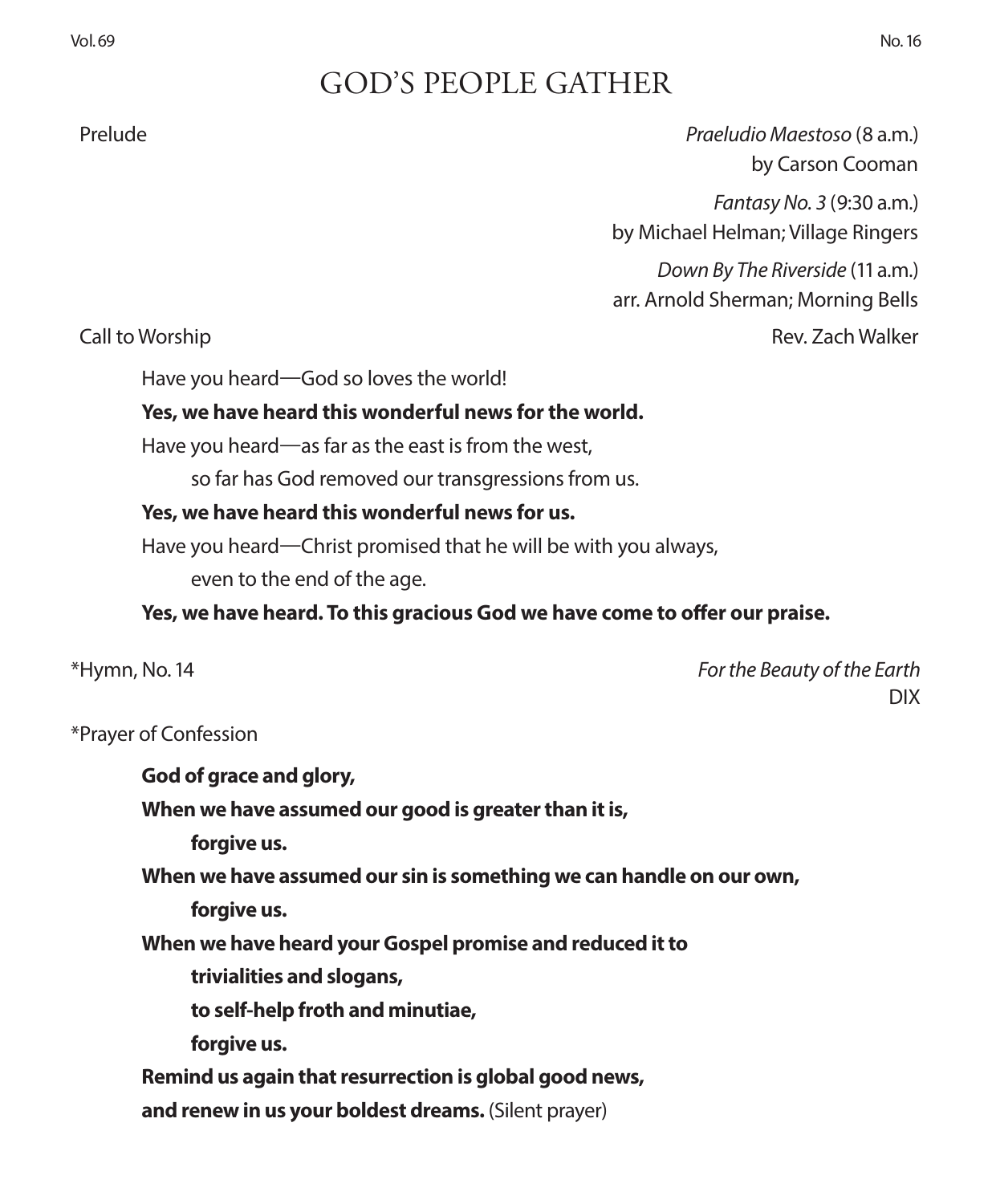### \*Assurance of God's Grace

### \*Response



### \*Passing of the Peace

### Words of Welcome

Why Village Matters: Heartland Presbyterian Center

# PROCLAMATION OF THE WORD

### Call to Prayer

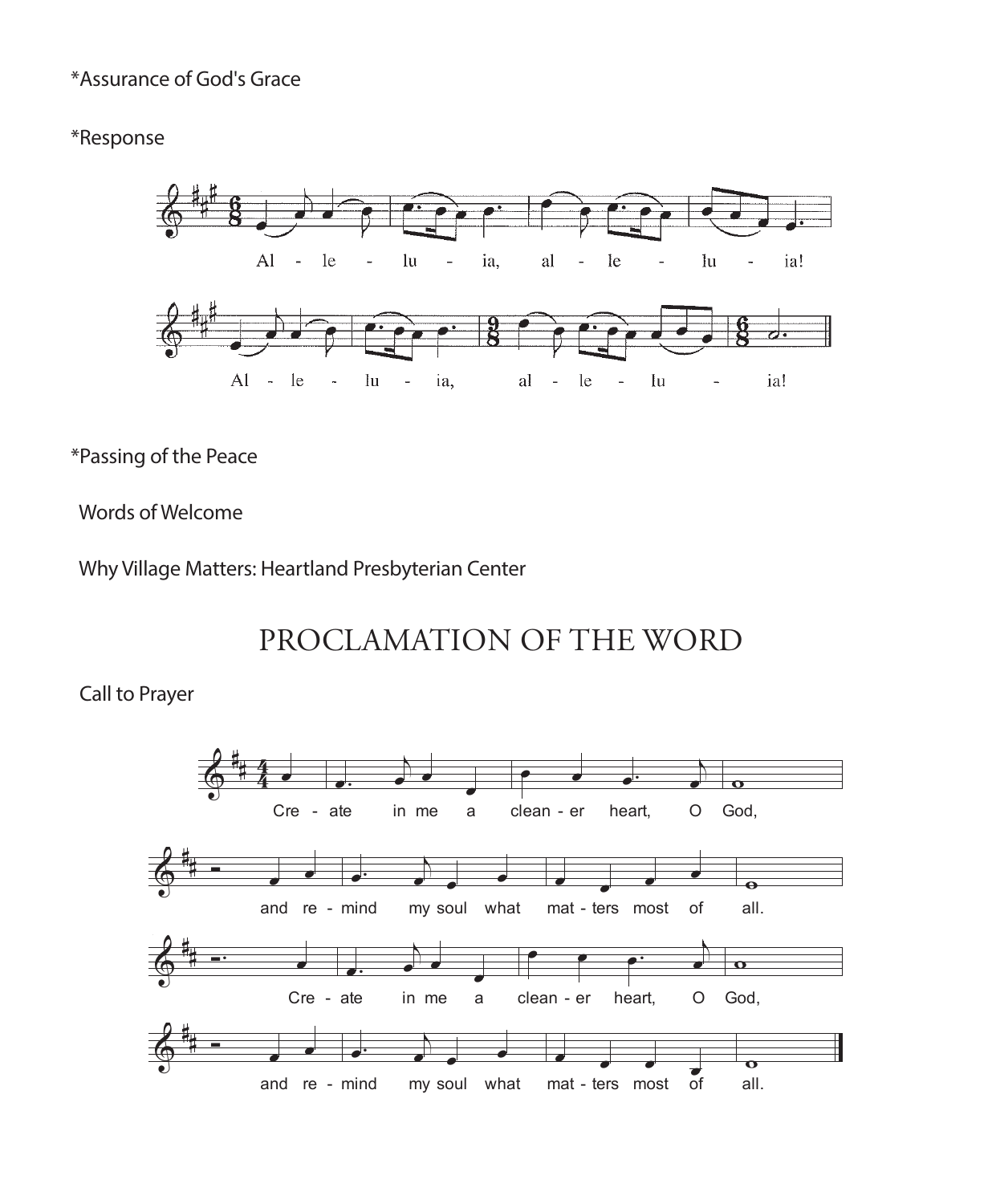Prayers of the People and the Lord's Prayer

**Our Father, who art in heaven, hallowed be thy name. Thy kingdom come, thy will be done, on earth as it is in heaven. Give us this day our daily bread; and forgive us our debts, as we forgive our debtors; and lead us not into temptation, but deliver us from evil. For thine is the kingdom and the power and the glory, forever. Amen**

 Anthem *God Who Touches Earth with Beauty* by Dale E. Ramsey; Village Choir

God, who touches earth with beauty, make my heart anew. With your Spirit recreate me pure and strong and true. Like your springs and running waters, make me crystal pure. Like your rocks of towering grandeur, make me strong and sure. Like your dancing waves of sunlight, make me glad and free. Like the straightness of the pine trees, let me upright be. Like the arching of the heavens, lift my thoughts above. Turn my dreams to noble action, and to ministries of love. God who touches earth with beauty, make my heart anew. Keep me ever, by your Spirit, pure and strong and true. —Mary S. Edgar, 1925

| Prayer for Illumination | Bruce Williams (8 a.m.)               |
|-------------------------|---------------------------------------|
|                         | Kevin Hennessy (9:30 a.m.)            |
|                         | Matthew Christopher Shepard (11 a.m.) |

Scripture Reading Mark 11:12-24 (pg. 922)

Sermon *This Is Not the Time for Trivia* Rev. Tom Are, Jr.

## RESPONSE TO THE WORD

\*Hymn, No. 5 *God the Sculptor of the Mountains* JENNINGS-HOUSTON Offertory *Aria* (8 a.m.) by Carson Cooman *Gaudeamus: Let Us Be Joyful!* (9:30 a.m.) by Arnold B. Sherman; Village Ringers

> *A Festal Song* (11 a.m.) by Donald Noller; Morning Bells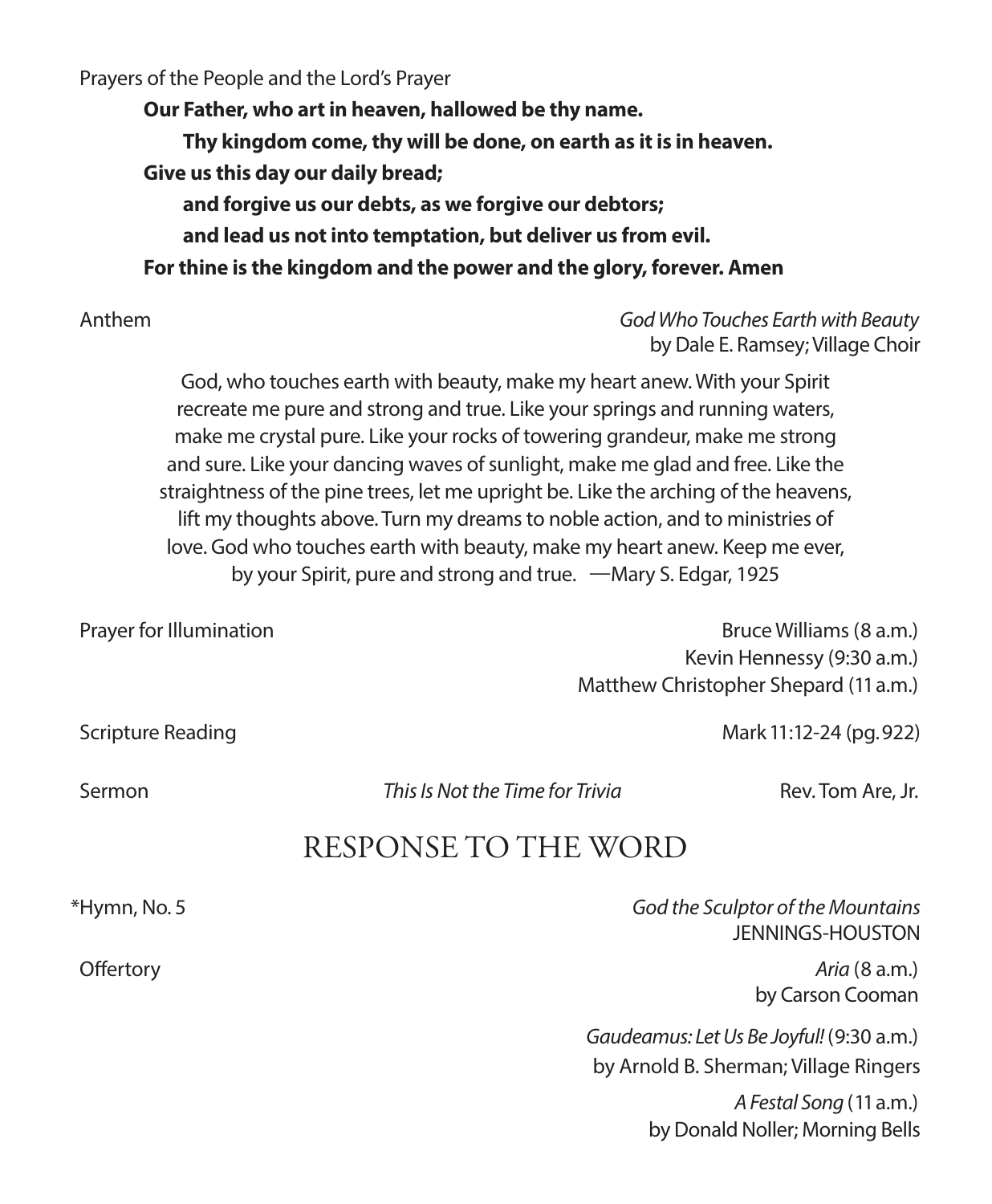### \*Response

### **Praise God, from whom all blessings flow; praise Christ, all people here below; praise Holy Spirit evermore; praise Triune God, whom we adore. Amen.**

\*Prayer of Dedication

\*Hymn, No. 34*0 This Is My So*ng

\*Benediction

*\*All who are able may stand* © A-705103 for all hymns

**FINI ANDIA** 

\*Benediction Response *May the Love of the Lord Rest Upon Your Soul* Maria Ling and Swee Hong Lim \*Postlude *For the Beauty of the Earth* arr. Wayne L. Wold

## MUSIC NOTES

Today's anthem, "God Who Touches Earth with Beauty," was written by Village Choir Bass Dale Ramsey. Chosen for Earth Day, this anthem celebrates aspects of personality which give us the ability to communicate trust and confidence in the midst of a cynical and difficult world. The text, imaginatively set for choir with an orchestral organ accompaniment, is rich in metaphorical language which celebrates the inspiration we humans can find in God's creation all around us.

The Call to Prayer that we will sing during this sermon series has been composed by Dr. Elisa Bickers to align directly with the sermon of the day. Therefore, the words that we sing together, as we prepare ourselves for prayer, will also direct our souls toward the day's message.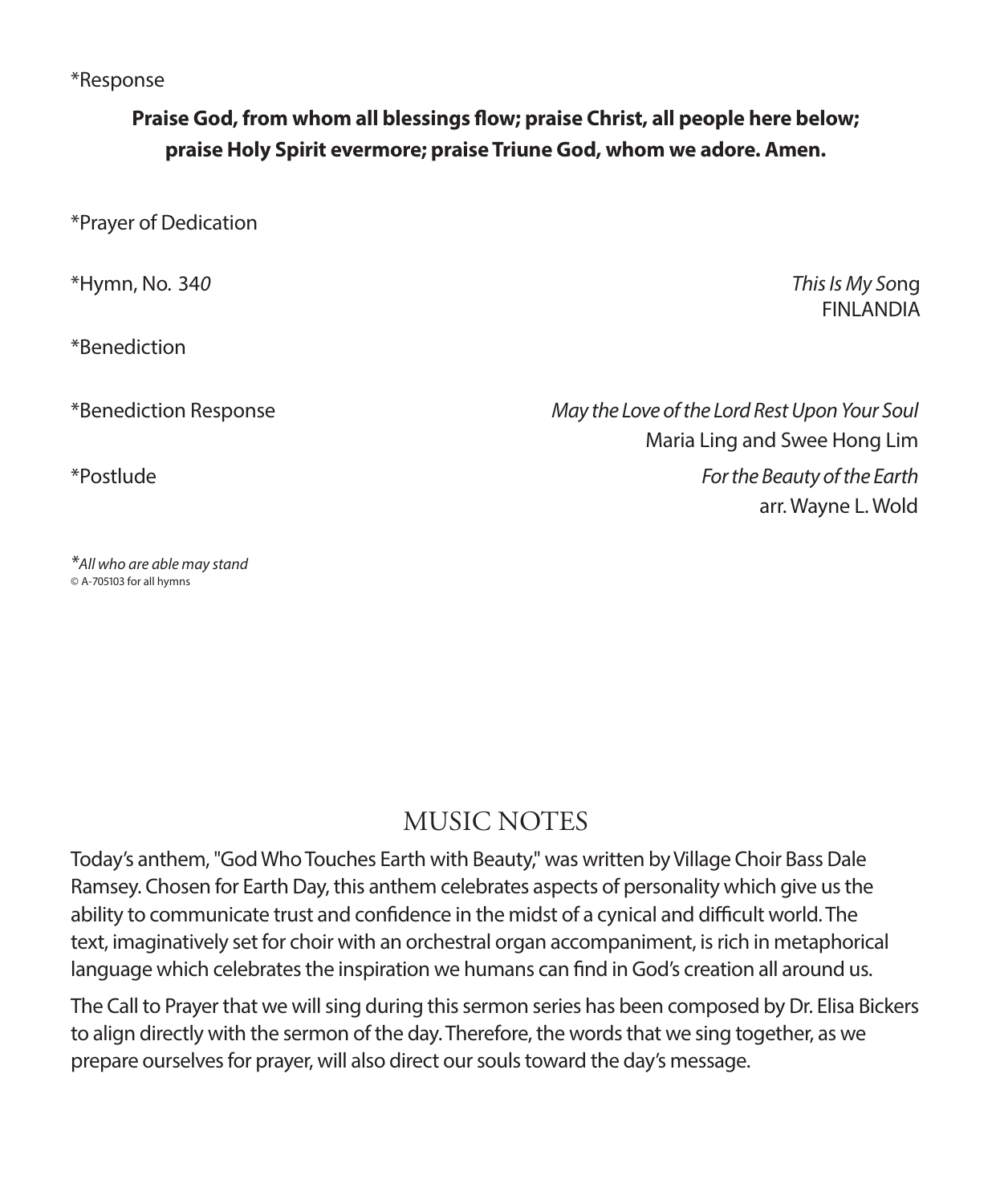# THE CHURCH'S BOOK (Week of April 23, 2018)

The following daily Bible readings were written by Rev. Tom Are, Jr. and are offered for your own personal devotion. You are invited to read the text, think about the reflection and questions and allow these to lead you in a time of prayer. Pray for your own journey of faith, pray for Village Church, pray for the community around you, and pray for all of creation.

### **Monday, April 23 John 14:1-7**

Some have read in these words an exclusive message of who is not going to be welcomed into God's kingdom. The intention of the text is just the opposite. Jesus is promising to "prepare a place" for us. When it comes to salvation, Jesus does all the work. He prepares, he comes again; and he takes us to himself. In this word, like all his words, he speaks with love and hope.

### **Tuesday, April 24 Isaiah 43:1-3**

No life is free from suffering. For some it seems to be a constant reality. For others less so, but no one escapes injury to heart and body. Suffering is a reality in this life. The greater question is this: Will suffering define us? God promises to be present during hardship that we might be defined and shaped by his love rather than the most painful of circumstances.

### **Wednesday, April 25 1 Peter 1:3-9**

Peter describes the resurrection not only as what happens to Jesus, but also as the first indication of what happens to us all. Living this faith, in the midst of struggles, shows the hope we hold in Christ.

### **Thursday, April 26 1 John 1:1-2:2**

Sin. We don't use the word as often as we used to. There is no one, however, who escapes sin. We have dreams of who we wish we were; we imagine living as a better person than we are today. When it comes to important relationships, even those we love the most, we sometimes mess things up. And God has dreams for us, too; and God's dreams for us are always big! The good news of 1 John is the promise that anything that stands in the way of our fulfilling God's dreams for our lives can be washed away. What are your dreams for your heart, your life today?

### **Friday, April 27 1 John 4: 7-12**

No one has ever seen God. But John says, if we love one another, that is the closest we will come to seeing God in this world. The love we have for others is a reflection of God's love in our lives.

### **Saturday, April 28 John 15:1-11**

Jesus speaks of pruning branches. It is impossible to take a trip without leaving some things behind. Faith is a trip, a journey. The closer we get to God, the more will be pruned or left behind. It may seem painful along the way, but the pruning leads to greater life.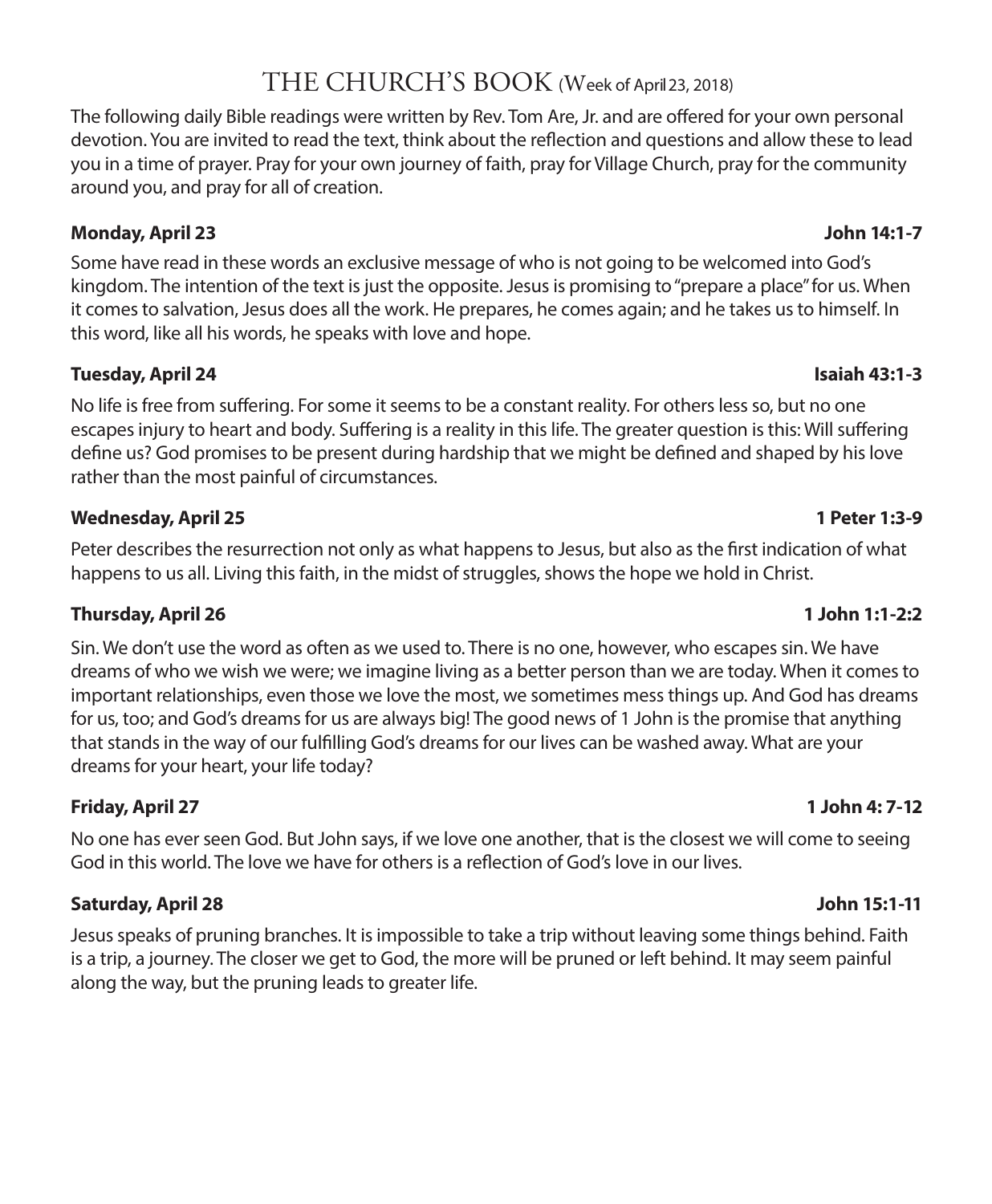

# **Stephen Ministry Retreat**



# with Professor Allan Hugh Cole, Jr., Ph. D

"The Authentic Caregiver and The Power of Vulnerability"

# 9a.m.-2p.m. Saturday, May 5

# **Friendship Hall, Village on Mission**

Admission is free. Lunch provided. All are welcome to attend. RSVP by April 30 to len.carrell@villagepres.org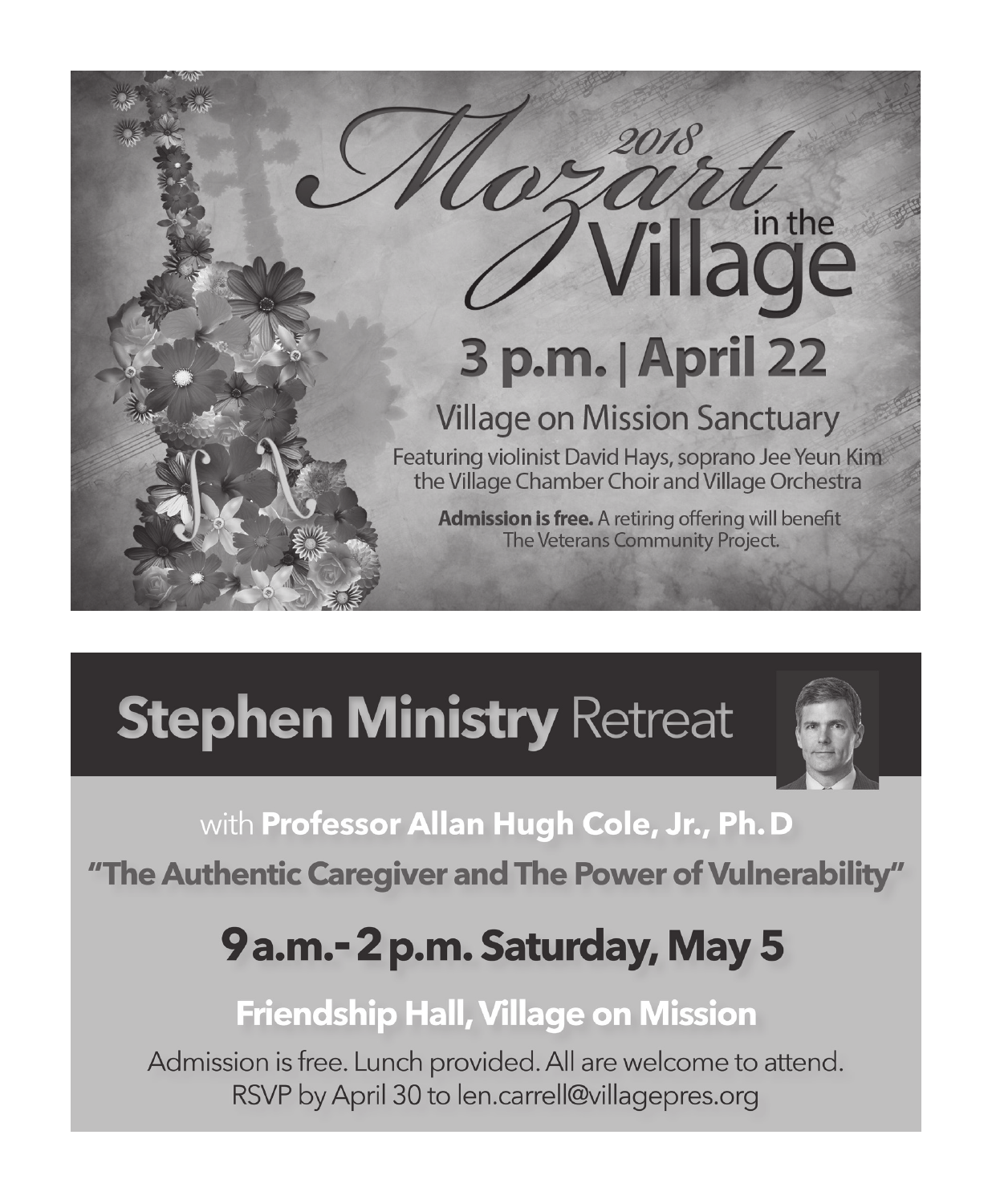# TODAY AT VILLAGE

**WELCOME TO VILLAGE CHURCH!** Please join us every week. Refreshments are available in Friendship Hall following the worship service.

**THE FLOWERS IN THE CHANCEL TODAY** are given to the Glory of God in loving memory of Sarah Susan Hitchcock by her family.

**MOZART IN THE VILLAGE CONCERT TODAY** – The concert is at 3 p.m. in the Village on Mission Sanctuary. Performers include the Village Chamber Choir and Orchestra and soprano soloist Jee Yeun Kim singing the Mozart Vespers. Admission is free. A retiring offering will benefit The Veterans Community Project.

**NEW TO US?** Village Presbyterian Church is a family of faith actively shaped by the life of Christ to love one another, provide leadership for the transformation of our communities and serve the world. We are a Presbyterian (USA) family of faith that is inclusive, generous and welcoming of all people.

**JOINING VILLAGE CHURCH** – Village receives new members every other month at a special Sunday luncheon. The upcoming date is June 10. Contact cindy.wilcox@villagepres.org for information.

**WORSHIP BAGS** are available for children to enjoy during worship. Please return the bags to the baskets located in the Narthex at the end of the worship service.

# ADULT EDUCATIONAL MINISTRY

**TECH TALK WITH TONY** – Join Tony Liu to learn how to present your pictures on the internet, how to edit pictures on your computer then share these in the cloud. Pictures from old family albums, on a CD/DVD, your cell phone, or email attachments can be made into a slideshow. 6:30-8 p.m. Tuesday, May 1, Room 316.

### **UPCOMING VILLAGE U CLASSES**:

**FLORAL ARRANGING** – Come enjoy this instructor-led course. Learn how to create your own fresh floral arrangement to display in your home this spring! Additional class fee: \$35. Taught by Katherine Taylor. 9:30-11:30 a.m. Tuesday, April 24, Room 133.

**GAME NIGHT** – Looking for a fun night out? Come the first Thursday of the month to learn a new board game or play an old favorite. No previous experience needed! Come laugh and meet new friends. Games provided but feel free to bring your own, too! 6:30-8 p.m. Thursday, April 26, Room 233.

**ESPECIALLY FOR WOMEN**, a Friday morning class, will close our year reflecting on mercy using Anne LaMott's captivating and moving book, "Hallelujah Anyway: Rediscovering Mercy." "By embracing mercy, we give our families, our communities and even ourselves the opportunity to see the world in gentler and more engaging ways…mercy is the light that shines in dark places." All women are invited to join us. Rev. Diane Quaintance, facilitator. 9:30-11a.m. Fridays, April 27 through May 25.

**INTERMEDIATE GOOGLE SHEETS** – This class is recommended for those who have a basic understanding of Excel OR Google Sheets. Topics include filtering and sorting data, creating charts and graphs, and utilizing functions to easily perform mathematical and statistical calculations. 1-2:30 p.m. Tuesday, May 8, OR 6:30–8 p.m. Thursday, May 10, Room 316. Call 913-671-2333 or marianne.weber@villagepres.org to register.

**FROM EVE TO GOMER – WOMEN OF THE OLD TESTAMENT** – Beginning with Eve and including Sarah, Hagar, Rebekah, Rachel, Leah, Rahab, Deborah, Jael, Abigail, Huldah, Vashti, and ending with Gomer, these are women whose witness, for good or for ill, have shaped us as God's people. We will explore these women and learn more about each of them and how they have influenced our life and witness as followers of Jesus Christ. Taught by Dr. Rodger Nishioka, senior associate. 6:30-8 p.m. Wednesdays, May 9 and 16, Rooms 232 & 233.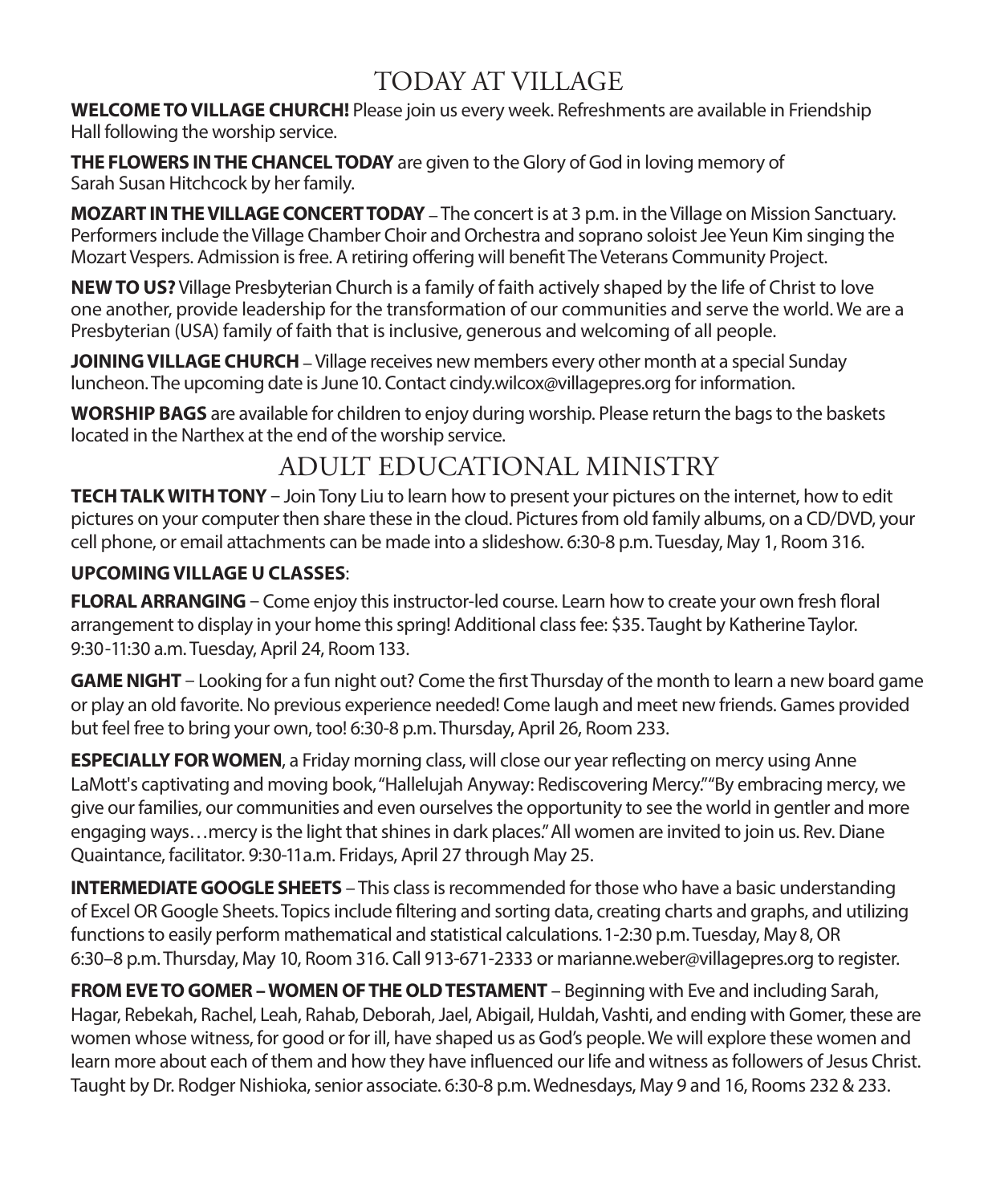### **Adult Sunday Morning Classes 9:30-10:30 a.m.**

**FAITH JOURNEY** – The class is finishing out the spring with "Misquoting Jesus-The Story Behind Who Changed the Bible and Why" by Bart D. Ehrman. Taught by Kathy Ray, Room 230.

**FOUNDATIONS OF FAITH** – Join the class today and on April 29 for an exciting series on symbolism in Christian art taught by Kim Higgins. Kim is a teacher at the Nelson Art Gallery and a member of Village Church. The class meets in Room 15.

**GROWING TOGETHER** – If you are interested in biblically-based lessons that help you increase your impact on others in your life, you should visit this class. Small groups will be exploring the Acts of the Apostles. Facilitated by Lawrence Andre, the group is asking where we are called as apostles and what that even means. Room 124.

**VILLAGE FORUM** – Join us today (Earth Day) for From Couch to Earth Care in Five Steps, presented by Rev. Chad Cooper, executive director of Sustainable Sanctuary Coalition. With concerns about the state of the environment growing, encouraging people of faith to become more involved in protecting the earth is more important than ever. Room 126.

### **10:45-11:45 a.m.**

**PSALMS FOR LIFE** – Dr. Rodger Nishioka is teaching a new Sunday morning class from 10:45-11:45 a.m. on the Psalms. The Psalms are sources of inspiration and instruction. We will explore some of the most popular such as Psalm 23 to the most challenging. This class is for the novice and seasoned Bible reader and runs now through May 20 in Rooms 132 and 133.

# CHILDREN AND FAMILY MINISTRY

**TODAY** – We welcome Michael Megraw who will be inviting our children, youth and families to attend the Heartland Presbyterian Center and Camps and our very own Traveling Day Camp at Village on Antioch from July 30-Aug. 3. Join him in Friendship Hall between services to learn more about being a camper or working as a paid or volunteer staff member. Come make s'mores at his morning campfire!

**BIRTH-6TH GRADE** – Registration cards and classroom schedules are available at sign-in desks outside of Rooms 107 and 307.

**INFANTS-TODDLERS** – Child care is available for Sanctuary services and The Gathering in Rooms 111 and 114.

**PRESCHOOLERS** – Preschool Sunday School, 9:30-10:30 a.m. in Rooms 101-107.

**K-6TH GRADERS** – Kids' Kingdom Sunday School, 9:30-10:30 a.m. Room 309. See posted schedules for locations.

**MORNING STARS CHILDREN'S CHOIRS** – Prelude Choir (K-2nd) is in Room 307. Morning Stars Choir (3rd-6th) is in Room 305. Both choirs go directly from Sunday School at 10:30 and meet until 11 a.m.

**NEW BABIES** – Help us welcome new babies. Call 913-671-2350 or email kate.ruecker@villagepres.org.

**BAPTISMS** – Future baptism dates are May 13 and July 15. An education class is offered for those members new to Village baptism. Call the Children and Family Ministry office with any questions at 913-671-2350.

**6TH GRADE MOVING-UP DAY** is scheduled for Sunday, May 6. All 6th graders and families please plan to attend this celebration. Contact the Youth Ministry office to RSVP at 913-671-2302.

# CONNECTIONAL MINISTRIES

**WEDNESDAY NIGHT DINNER** – Our menu for April 25 is Drive-In Night! Burgers, hot dogs, onion rings, etc. The salad bar opens at 5:15 p.m.; hot food buffet at 5:30-6:30 p.m. Full meal with salad bar and dessert is \$7. Salad bar and dessert is \$6. Children ages 4-10 are \$3 and children age 3 and under are free. Contact Liz Middleton (913-671-2359) or liz.middleton@villagepres.org for reservations by noon tomorrow.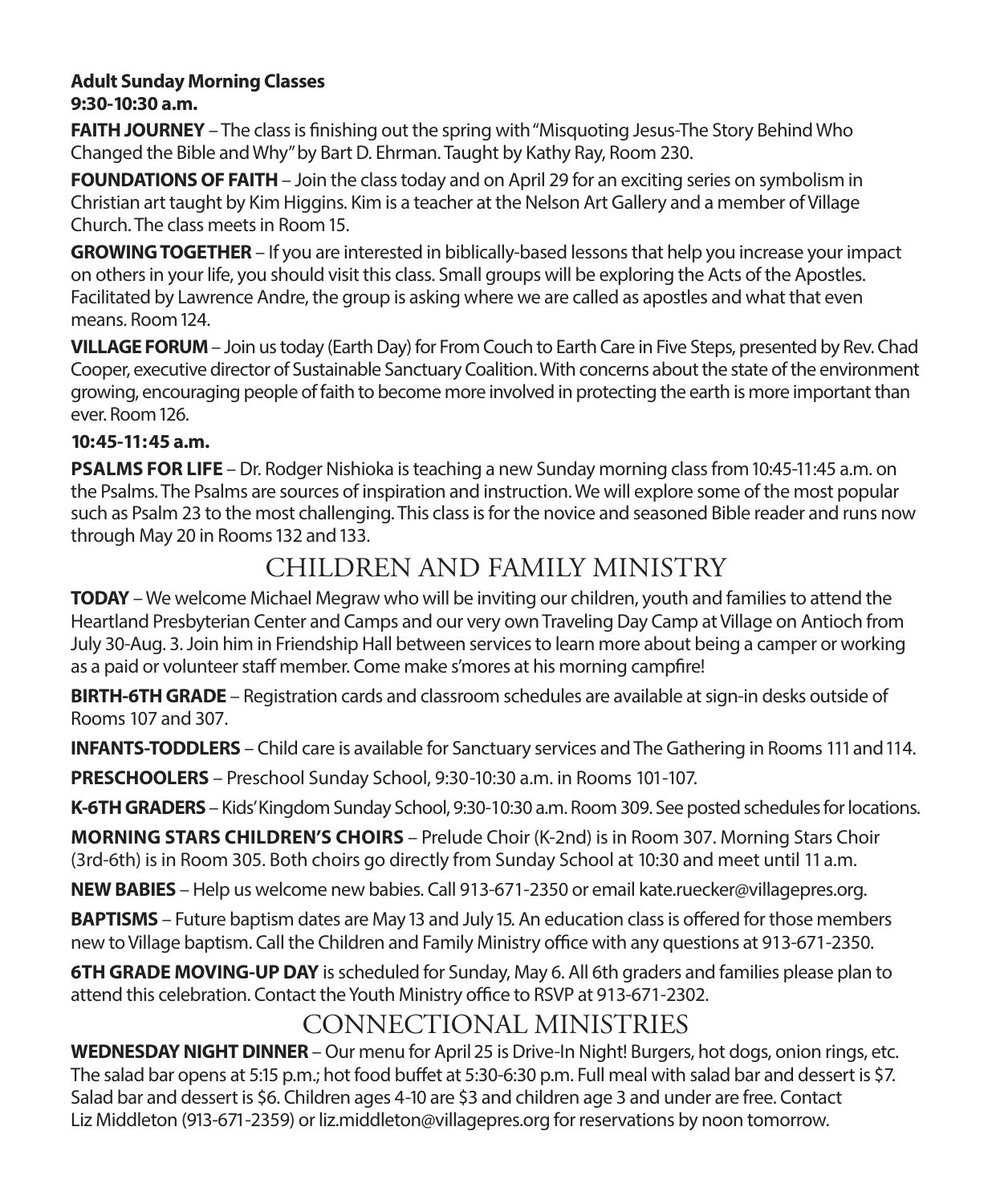**VILLAGE GOLF OUTING** - Join us for monthly casual golf outings, a four-person scramble format and runs now thru October. All are invited. You do not need to be a member of Village Church. The next outing is at Sycamore Ridge on Tuesday, May 8, with an 8 a.m. Tee Time. RSVP by May 1 to Brad Steil, 913-469-5683, bradsteil@everestkc.net or Art Newcomer, 913 -752-7540, artnewcome@aol.com.

# MISSION

**THE FOOD PANTRY – HEADS UP: CANNED FRUIT SUNDAY IS MAY 6.** Please start checking the sales now. The Food Pantry is currently asking for all varieties of cereal - healthy or kid-friendly - perhaps something other than Cheerios, so that the clients will have a variety from which to choose. Clean, empty egg cartons for 12-18 eggs are still needed. The Clothes Closet is asking for any and all linens - bed, bath and kitchen.

**PRAYERS TO HAITI** – Village members Gary Anderson and Dr. Ted Higgins, along with a team of medical and non-medical participants, are spending this week at the Higgins Brothers SurgiCenter for Hope in Fonds-Parisien. HBSH is a full-service, pay-what-you-can surgical facility in eastern Haiti. Every January, April, July and October, Dr. Higgins takes a team to HBSH to train and support the Haitian medical residents and nurses who run the facility year round. If you interested in participating, email or call Lora Garrison, director of international mission, at lora.garrison@villagepres.org or 913-671-2390.

**VOLUNTEERS NEEDED**– Every year, Village Church sponsors an apartment with Hillcrest Transitional Housing. Hillcrest offers homeless families a place to live rent free while they get back on their feet and move to self-sufficiency. If you would like to help stock the kitchen and spruce up the apartment before a new family moves in and deliver a welcome meal, contact volunteer coordinators Nancy Gatewood (nngatewood@gmail.com or 913-638-1922) or Karen Reimer (KW.reimer16@gmail.com or 913-219-8389). All volunteer expenses for groceries and supplies are reimbursed.

**LOOKING FOR A WAY TO HELP FEED HUNGRY CHILDREN IN OUR COMMUNITY?** Village Church provides weekend bags of nutritious food to more than 100 low-income children every week during the school year. Village is looking for two volunteer coordinators to help sign up volunteers and connect with Harvesters during the 2018-2019 school year. The program is not a huge time commitment but the impact is huge for the kids. If you are interested in learning more, contact Jane Emley at 913-302-7544 or Amy Turpin at 913-908-1138.

**VILLAGE CHURCH COOKS A MEAL AT CROSS-LINES** – On Friday, May 11, Village will for cook and serve a meal at the Cross-Lines kitchen in Kansas City, Kan. We need volunteers from 9:30-11 a.m. for prep and from 11:15 a.m.-1:30 p.m. to serve and clean up. We need cookie donations that can be dropped off at the church reception desk from 8 a.m.-4 p.m. on Thursday, May 10. If you can help, you can sign up at bit.ly/ cross-lines-sign-up.

# MUSIC MINISTRY

**PEPPERDINE UNIVERSITY CHAMBER CHOIR CONCERT** - 7 p.m. Friday, May 4, in the Village on Mission Sanctuary. The Pepperdine Chamber Choir is Pepperdine University's top-tier vocal ensemble. The Chamber Choir is comprised of both music majors and non-music majors and tours regularly both domestically and abroad. This concert is free.

**KANSAS CITY WIND SYMPHONY CONCERT** – Join us at 7 p.m. on Sunday, May 6, in the Village Church on Mission Sanctuary for this free concert. The program, "Top of the Pops," will feature a lively selection of music from composers John Philip Sousa, John Williams, Roger Cichy and more! This program will also feature guest soloists Dr. Chris White on trombone, Dr. Zach Shemon on alto saxophone, along with guest conductor Brady Finch.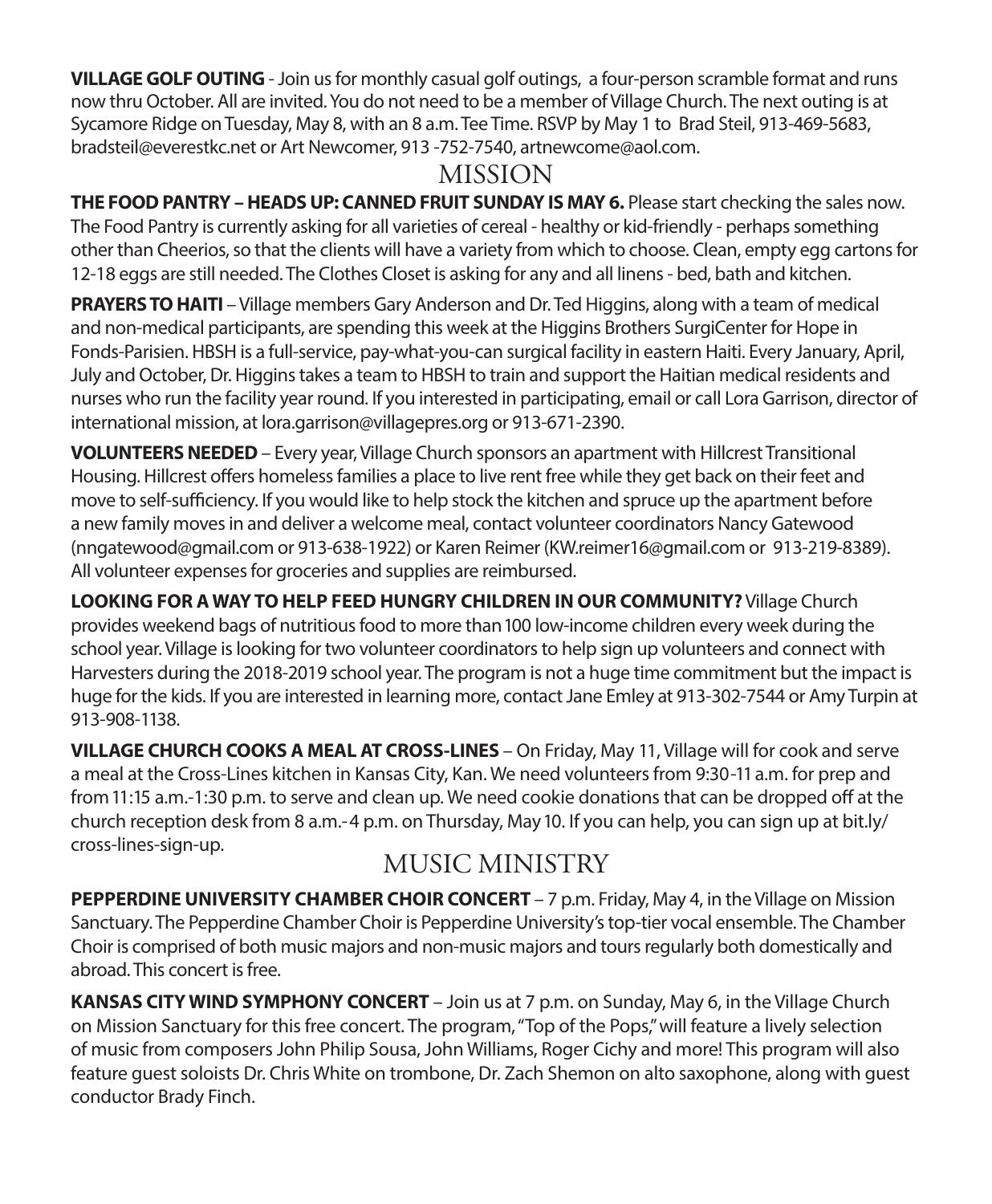# PASTORAL CARE AND COUNSELING

**GROWING THROUGH GRIEF STARTS THIS WEEK** – If you or someone you know is grieving the loss of a loved one, come to Growing Through Grief. During this five-week class you will learn more about the grieving process, meet others who understand your struggles, and be reminded that God is always with us through even the hardest of moments. The series is from 5:30-6:45 p.m. every Wednesday, April 25-May 23, in Room 124. Contact Linda Alley at 913-671-2327 or linda.alley@villagepres.org to register.

# YOUNG ADULT MINISTRY

**THEOLOGY THURSDAYS** – 6:30-8:30 p.m. Village Courtyard (outside the Cup). What do you want? And is what you want the right thing to want? We're spending April and May following our sermon series: Curate Your Heart. Come, let's do some heart work, together. Food provided!

**COUPLES WITH KIDS BIBLE STUDY** – May 9, 5:30 p.m. (family dinner), 6-7 p.m. Bible Study (child care provided). Every second Wednesday come connect with other young adult parents while kiddos are cared for in the nursery! RSVP at villagepres.org/youngadults by May 2.

# YOUTH MINISTRY

Join us for any of our weekly activities – All are welcome regardless of previous Village attendance and no sign-up is required. Check villagepresyouth.org for more details.

**SUNDAY SCHOOL** (middle school and high school) – 9:30-10:30 a.m. in the Youth Loft (Room 333).

**SNL** (high school youth group) – Sundays, 6:30-8:30 p.m. in the Youth Loft (Room 333).

**TWOSDAYS** (middle school after school program) – Tuesdays, 4-5:30 p.m. in the Youth Loft (Room 333).

**GPS** (middle school youth group) – Wednesdays, 6:30-8 p.m. in the Youth Loft (Room 333).

**EARLY TABLE** (morning devotional for high schoolers with food) – Thursdays, 7:30-8:15 a.m. at Zach's house (5401 W. 77th St., Prairie Village, Kan.) And yes, we give you a ride to school afterward if you need it!

**SUMMER TRIP REGISTRATION IS OPEN!** – Sign up for the middle school mission trip, high school Montreat and Boundary Waters adventure. Register and pay for trips online at villagepresyouth.org/form.

### **The New Tax Reform– How will it Affect Your Charitable Giving? by Judy Frame Wiseman 6-7 p.m. Tuesday, April 24, in Room 132**

Major changes to our tax rules were enacted in late 2017 and may have an impact on your charitable gift income tax deduction for 2018 and beyond. If you are 70  $\frac{1}{2}$  and have retirement distributions, we'll talk about why making your charitable contribution directly to the charity from your IRA may be even more advantageous for you after tax reform. We will also talk about why tax reform may affect your tax deduction from your gift, and ways to maximize the tax benefit of your gift. If you have other questions about the new tax laws, bring those too!

Village Elder Judy Frame Wiseman is a CPA, tax lawyer and village cluer Judy Frame wiseman is a CFA, tax lawyer and<br>teaching professor at UMKC School of Law. VILLAGE



### **Officer Nominations**

The Congregational Nominating Committee will be meeting soon, and they request your input. Please submit names of anyone you recommend to serve as an officer. Send recommendations to Marsha Hansen at marsha.hansen@villagepres.org. Include your name, the name of the person you recommend, the office in which they might serve (elder, elder trustee, deacon). It is also helpful to include relevant information regarding the gifts and experiences this person would bring as an officer at Village.